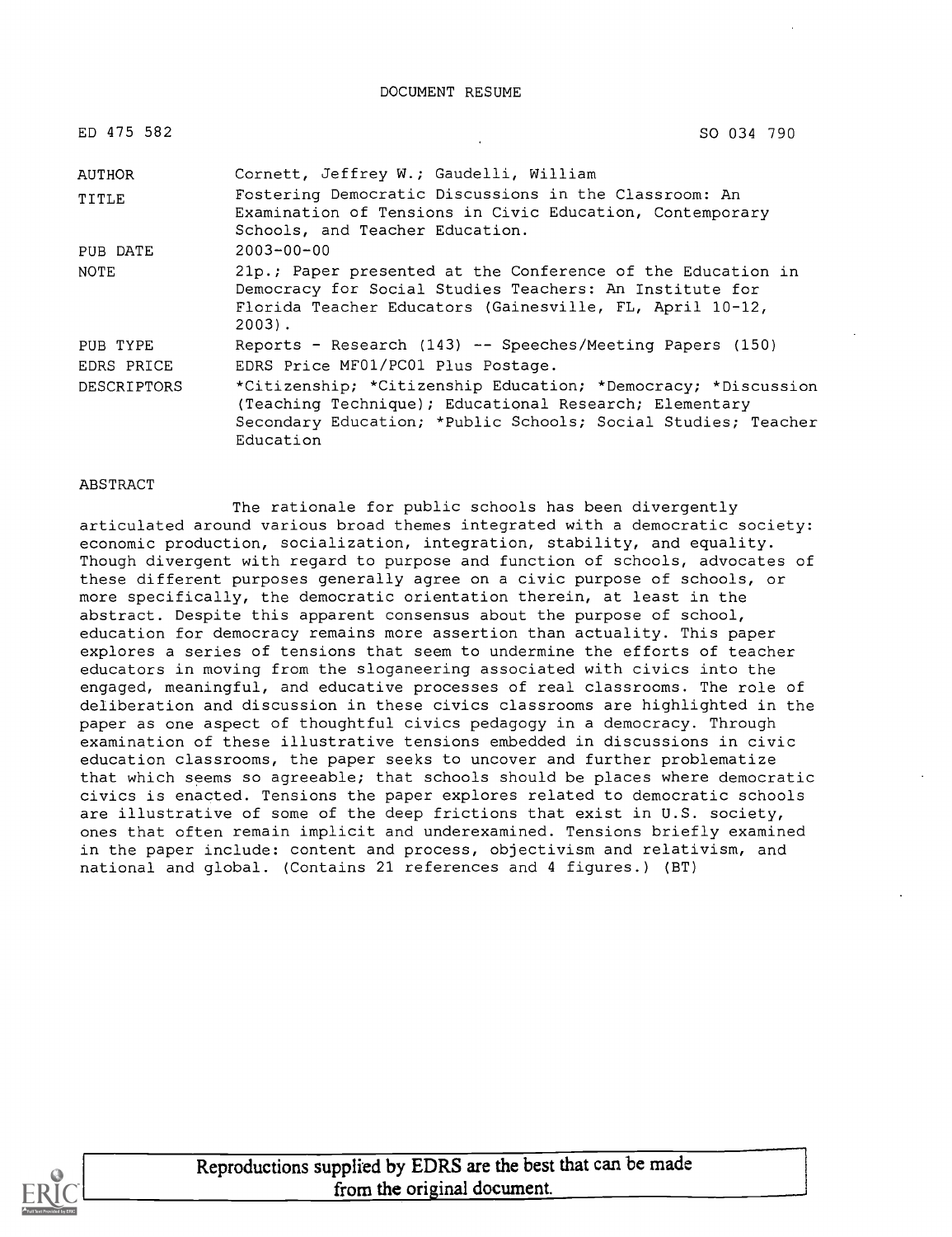Fostering Democratic Discussions in the Classroom: An examination of tensions in civic education, contemporary schools, and teacher education

Jeffrey W. Cornett and William Gaudelli

University of Central Florida

Education in democracy for social studies teachers:

An institute for Florida teacher educators

Sponsored by

The Florida Law Related Education Association, Inc.

and the Center for Civic Education

University of Florida

April 10-12, 2003

 $\Delta$  $\sim$  $\overline{O}$  $\Omega$ 

PERMISSION TO REPRODUCE AND DISSEMINATE THIS MATERIAL HAS BEEN GRANTED BY

J.W. Cornett

 $\mathbf{1}$ TO THE EDUCATIONAL RESOURCES INFORMATION CENTER (ERIC)

### BEST COPY AVAILABLE

U.S. DEPARTMENT OF EDUCATION<br>Office of Educational Research and Improveme Office of Educational Research and Improvement EDUCATIONAL RESOURCES INFORMATION CENTER (ERIC)

**z** This document has been reproduced as<br>received from the person or organization

originating it.<br>  $\bf{P}$  Minor changes have been made to<br>
improve reproduction quality.

Points cf view or opinions stated in this document do not necessarily represent official OERI position or policy.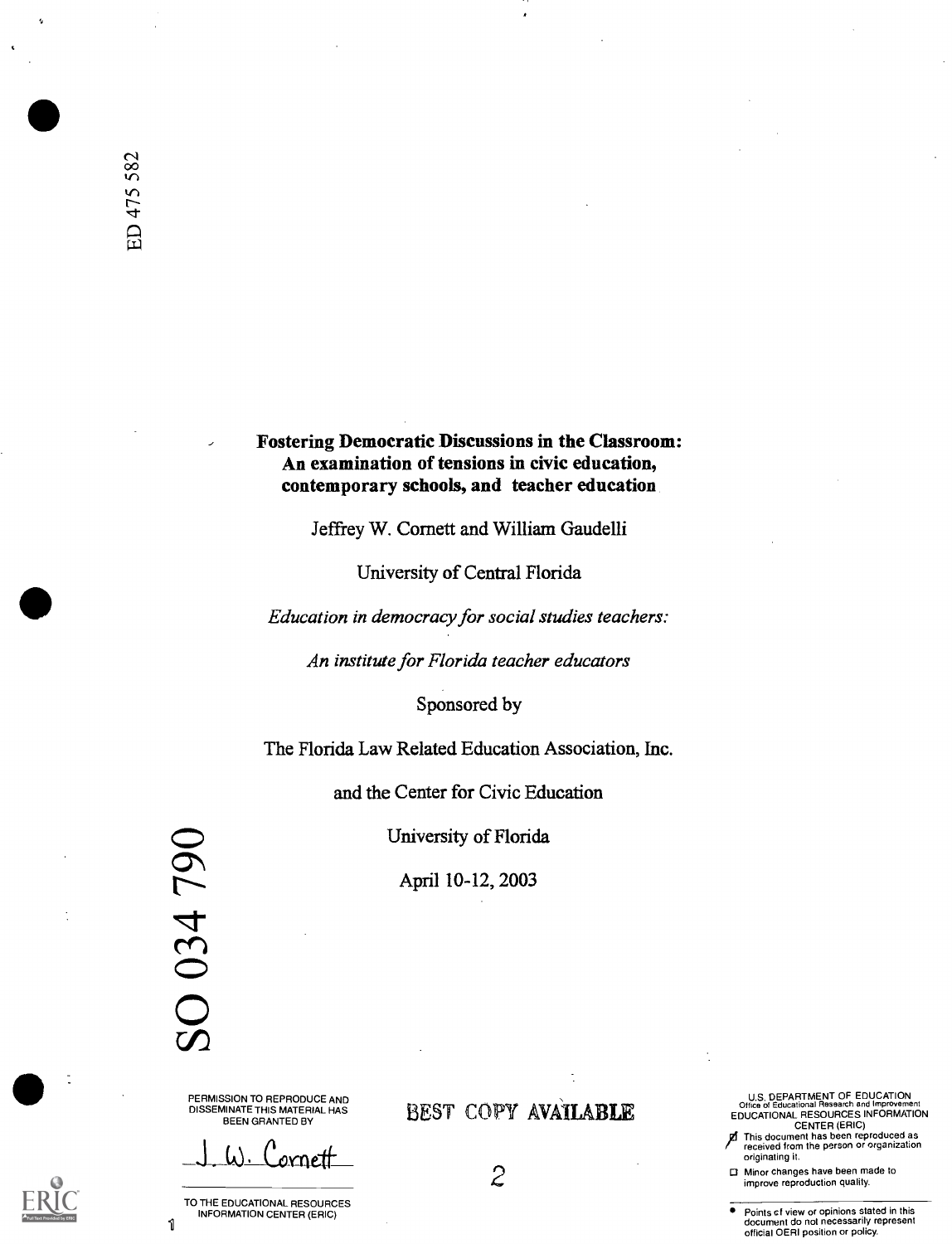The enterprise of public schools remains a remarkably challenging and complex endeavor. One of the most significant challenges that this socially embedded institution faces is its democratic and civic purposes. Education for democracy is a hallmark of the public school system dating back to its establishment in the period of Reconstruction and through the myriad social changes in the past 150 years. The rationale for public schools has been divergently articulated around various broad themes integrated with a democratic society: economic production, socialization, integration, stability and equality. Though divergent with regard to purpose and function of schools, advocates of these different purposes generally agree on a civic purpose of schools, or more specifically, the democratic orientation therein, at least in the abstract.

1

Despite this apparent consensus about the purpose of school, education for democracy remains more assertion than actuality. Why? We explore a series of tensions in this paper that seem to undermine our efforts as teacher educators of moving from the sloganeering associated with civics into the engaged, meaningful, and educative processes of real classrooms. The role of deliberation and discussion in these civics classrooms will be highlighted as one aspect of thoughtful civics pedagogy in a democracy.

Through our examination of these illustrative tensions embedded in discussions in civic education classrooms, we seek to uncover and further problematize that which seems so agreeable; that schools should be places where democratic civics is enacted\_ We agree with the spirit of this assumption, but also believe that without a thorough reexamination of these issues, we are bound to see more slogans than civics. We also

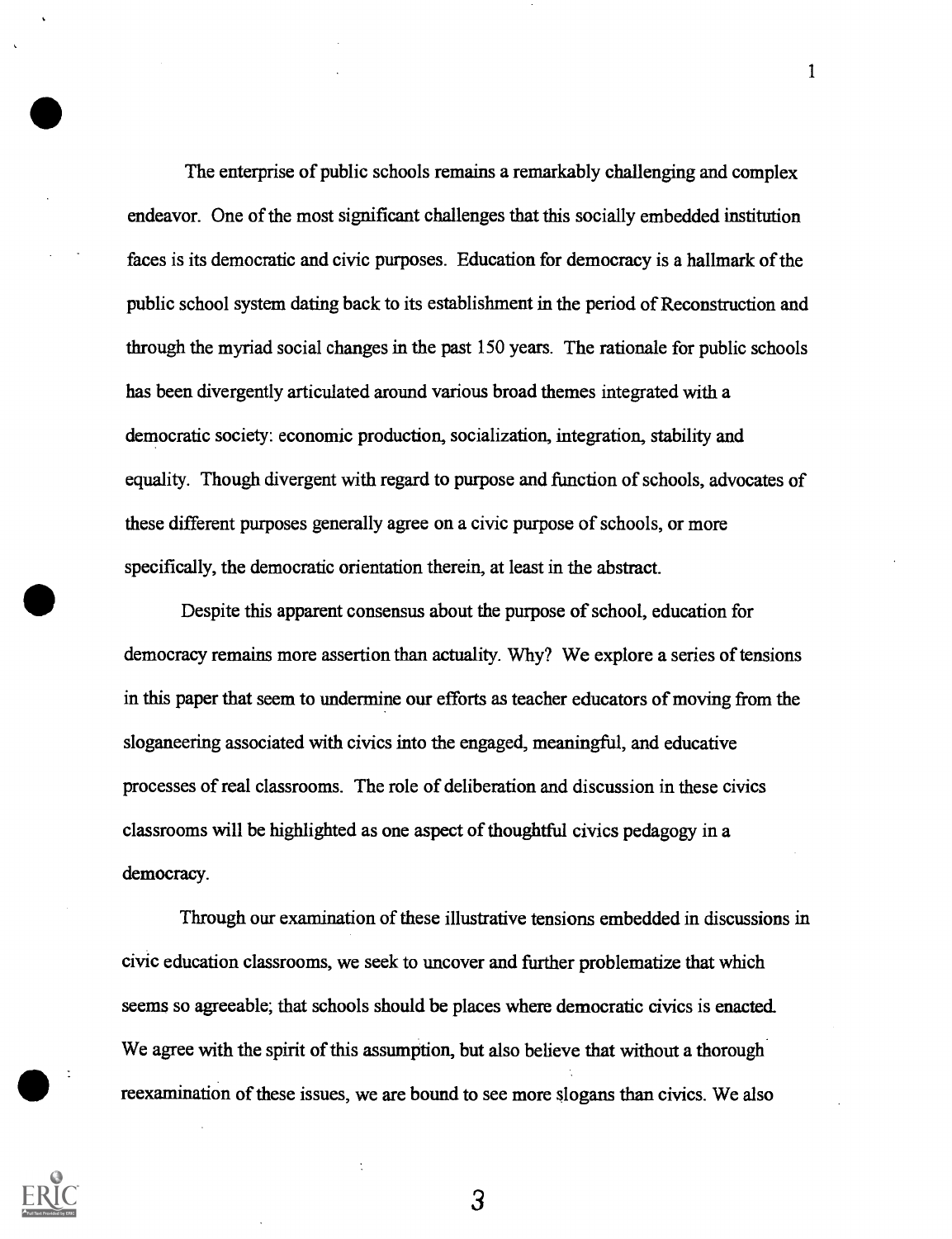note that there are significant dangers in encouraging teachers to lead thoughtful discussions around important public issues, and equally troublesome outcomes when teachers avoid these issues with the notion that they are somehow embracing a value free pedagogy. Once we have begun this examination, we can begin to reconsider what teachers and teacher educators might do to bridge the gap between rhetoric and reality, and thoughtfully embrace the rich and messy realm of facilitation of thoughtful deliberation and discourse in civics classroom. So we pursue a phenomenological approach. As we proceed, we cast doubts on our own assertions and interrogate our claims, for to continue otherwise is to promote a hegemony of perspective that serves no one and is itself antithetical to the ethos of democracy.

 $\overline{2}$ 

Tensions that we explore related to democratic schools are illustrative of some of the deep frictions that exist in our society, ones that often remain implicit and underexamined. The tensions we briefly examine include:

- content and process
- objectivism and relativism
- national and global.

Our selection of these tensions is based largely on what we believe have explanatory value in understanding the gap between assertion and action, slogan and substance in the evolving democratic mission of schooling.

Before beginning with our theoretical analysis, we pause briefly to make four important observations that fundamentally complicate our enterprise. First, democracy is an essentially contested concept (Gallie, 1964). "Democracy is not a thing, a process, or an idea. It is a word, and a word that has had a checkered career at that" (Postman, 2001,

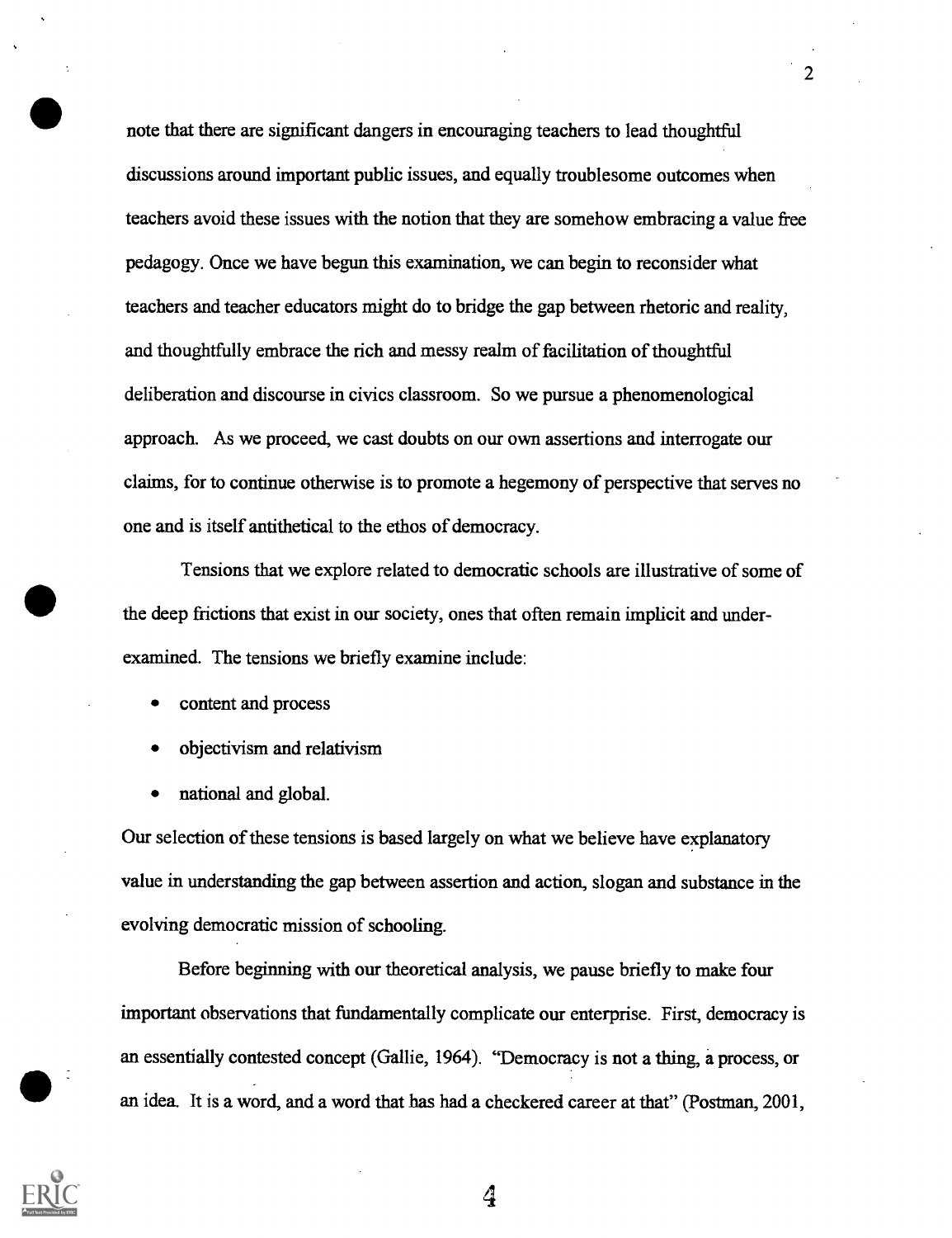p. 3). Teacher educators should help teachers get beyond slogans and understand the complexity of the notion of democracy, its many forms and varied meanings.

Second, a problematic view of the world along with a dose of healthy skepticism is richly democratic in process and intent. As we articulate these areas of tension, it is in the best spirit of better understanding society and ourselves, rather than simply pouring salt on wounds and stirring up antagonisms unnecessarily. As Alan Ryan (1995) contends, to have an unproblematic view of the world is not so much to be unconscious as it is to be dead. We choose to live, and that living requires that we center our discourse on tensions and problems. Teacher educators should help teachers develop the patterns of reflective thought that embraces the role of skepticism in scientific and political inquiry.

Third, schools are loosely coupled complex social systems that resist change, too complex to be easily moved in one direction or another and ineffective in changing in precise ways. A corollary to this observation is the indirect and tenuous relationship between institutions of teacher education and public schools. Taken together, we observe that if our collective task is to make schools more democratic, then traditional modes of school change (e.g., teacher in-service) need also to be critically re-examined. Teacher educators, moreover, must further reconsider the inordinate influence of school context to shape those entering the field, described by Kenneth Zeichner (1999) as the "washout effect." As a result, civic teacher education must assist teachers in understanding the core of their decision-making and influences on that cognition and action.

5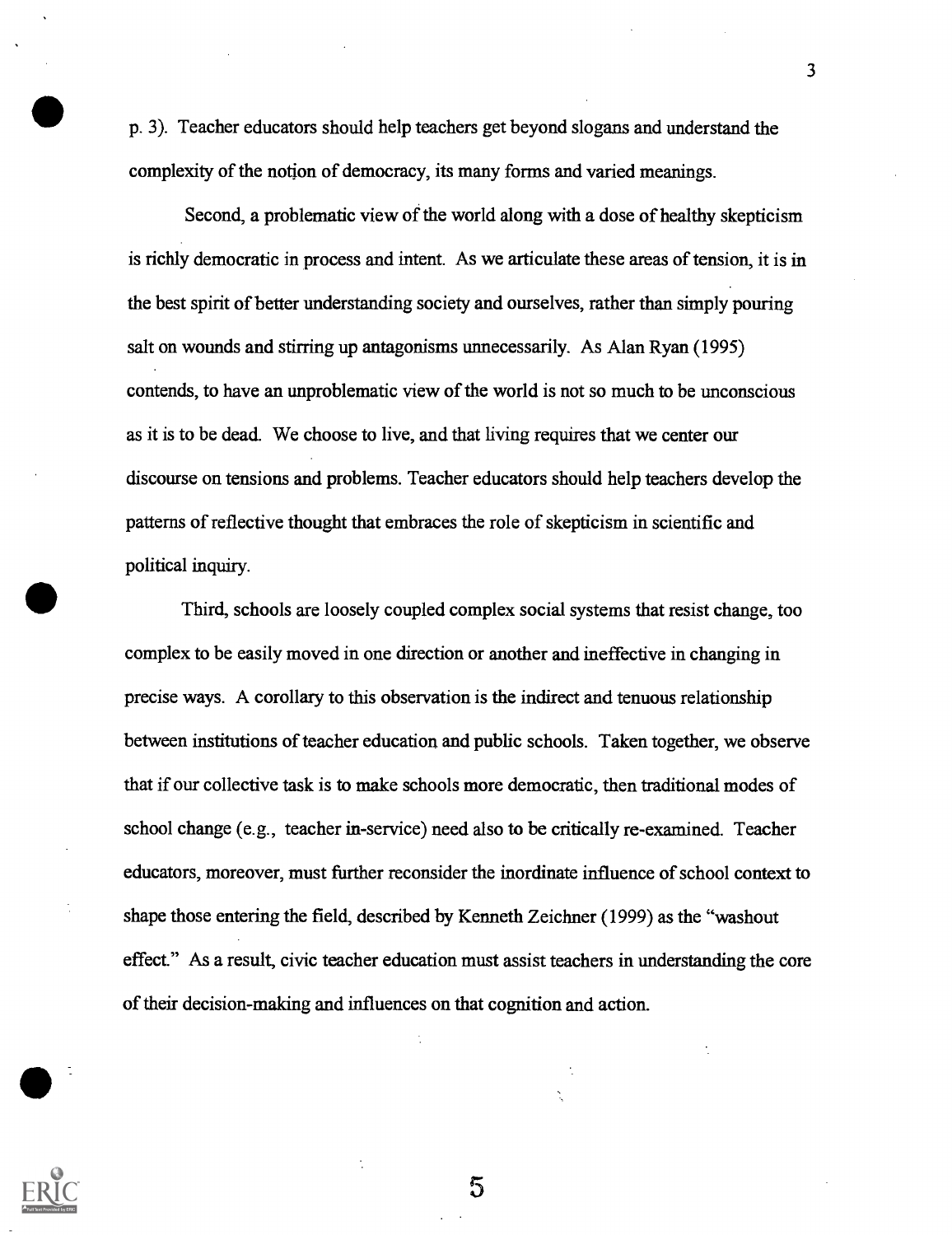Fourth, democracy is continually constructed "on the fly" within the permeable boundaries of codified law. It is both enriched and impoverished by the tenor of citizen and elected official discourse and the resultant intensity of civic engagement.

#### Content and Process

Dating back to the origins of social studies as a school-based subject in the early  $20<sup>th</sup>$  Century, tensions arose about the content/process dichotomy. Scholars in the social sciences and history viewed the schools as an ideal place to share disciplinary knowledge with a wider public and promote their individual fields. More recently in the 1960's advocates of the "new social studies," among them Jerome Bruner and Edwin Fenton, developed curriculum with a strong sense of disciplinarity (i.e., Man: A Course of Study as junior anthropology). A strong content orientation is in evidence again, as national and state standards generally employ history, geography, economics, and civics as translations of the field.

Pedagogy discourse also emerged in the early  $20<sup>th</sup>$  Century, though traces of it date back to Socrates and Plato. John Dewey's laboratory school affiliated with the University of Chicago, for example, was principally directed at developing a science of learning, a goal which eluded Dewey and continues to confound those that follow his pedagogical path (Jackson in Dewey, 1991). Significant efforts were made in the 1930's, for example, to cross the content/process divide, as curriculum was often co-authored by teachers, school administrators, content-area scholars, and professors of pedagogy (Cremin, 1964). Cooperative efforts in curriculum have generally not been sustained until today, however. More often than not, explicit curriculum is developed by school districts in consultation with various groups, such as teachers, textbook publishers,



 $\delta$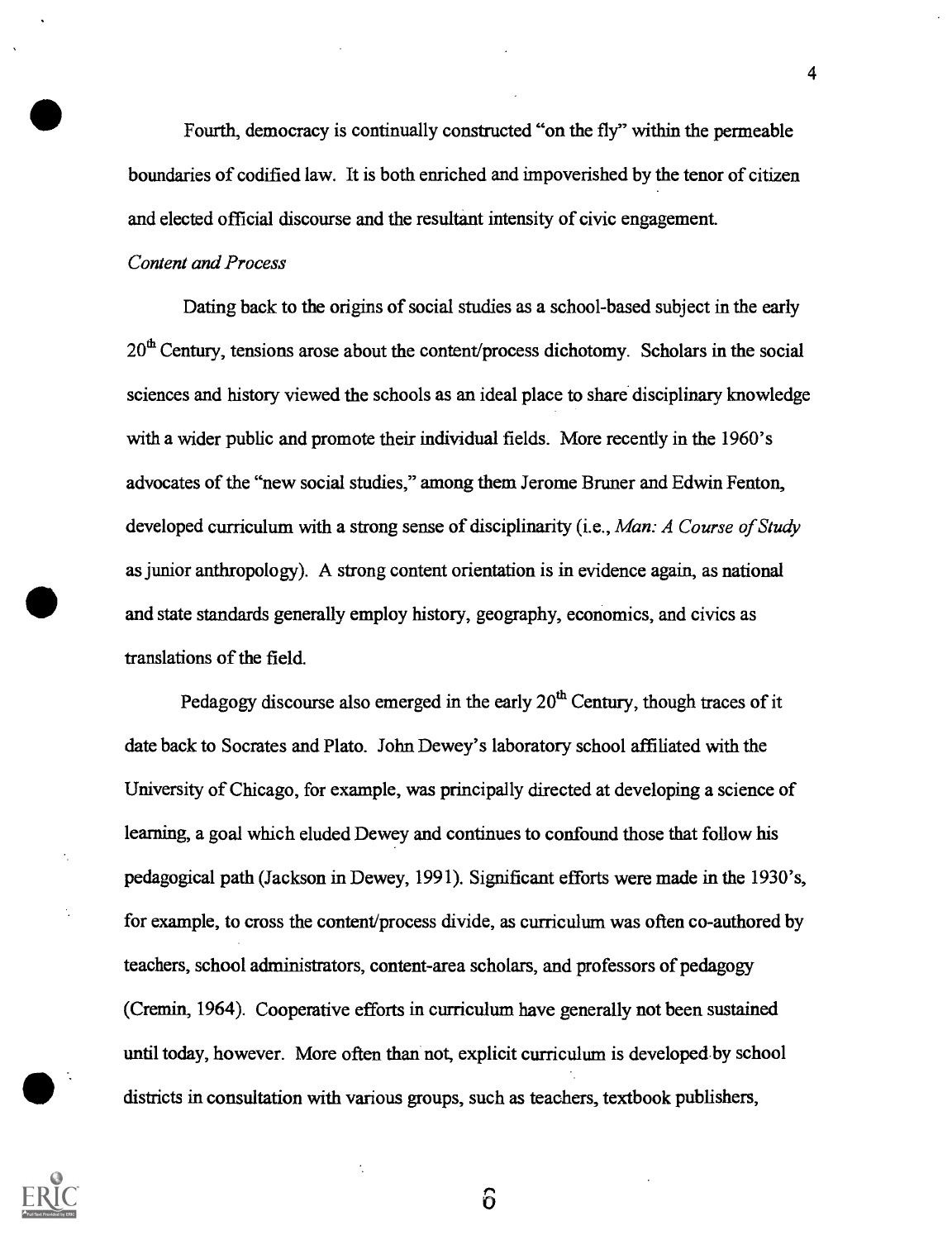content-area administrators, and to a lesser degree, scholars of various types, and community members/parents.

The conversation about democratic citizenship and how relevant knowledge, skill, and attitudes should be taught often begins with content/process friction. Presumptions about knowledge are significant within this tension, ranging on a continuum from consumption to creation. To what degree are learners consumers of knowledge that has been rendered complete by another, more knowledgeable person? Or, to what extent are learners engaged in the creation of knowledge? These questions lie at the core of this tension with legitimate arguments on both sides.

In the classroom, it is often difficult to distinguish that which is content from that which is process. When teaching about the war in Iraq, for example, is a student presentation on the Geneva Conventions an example of content or process? From the perspective of the teacher, it seems to be both as the mode of knowledge engagement is of equal value to the knowledge itself. From the perspective of the presenters, it may be that the process is more significant, since they are taking what they know and communicating it to their peers. The point of view of the student audience may be different yet, as they may focus almost exclusively on the knowledge acquisition. Students readily focus on content and not the manner in which it is being conveyed as they have been socialized into a generally passive stance in most classrooms.

Teacher educators should help teachers examine the competing tensions of process and product approaches to teaching and learning and develop a reasoned eclecticism that enables teachers to thoughtfully adjust their decision-making in the continually evolving, complex contexts of schools.

7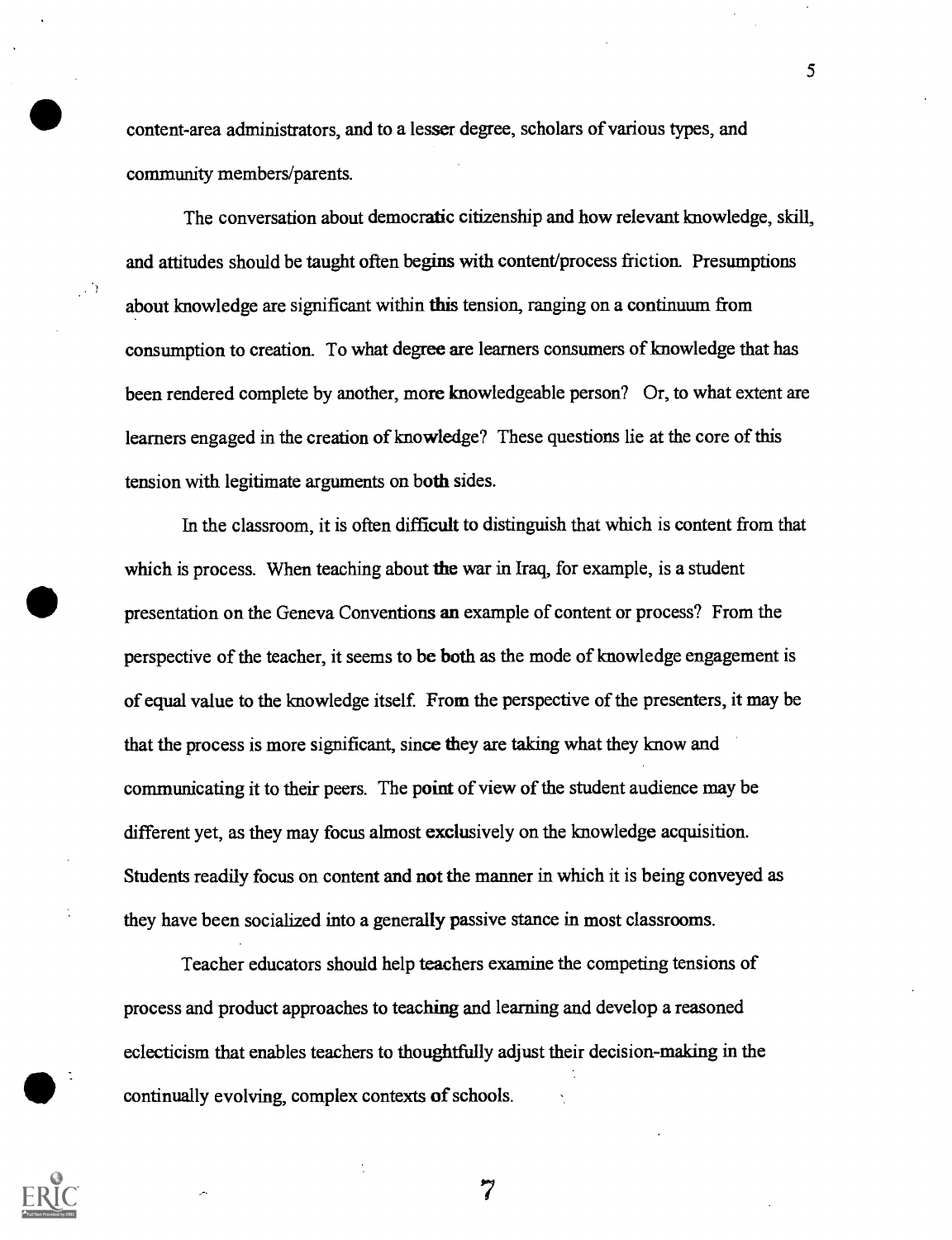#### Objectivity and Relativity

Postmodernism is the most significant intellectual hallmark of the contemporary landscape (Hargreaves, 1994). A variety of factors have contributed to the dawning of postmodernism, including the global rejection of colonialism, the concomitant assertion/recreation of identity, the broadening of epistemologies beyond positivism, a sense of malaise, or anomie, related to the accumulation of material wealth, and a socially diffuse sense of skepticism that borders on cynicism. The postmodern era provides an intellectual climate that challenges long-standing implicit assumptions about what is absolute and uncertain in provocative ways.

Conversations about teaching for democracy typically uphold this system as the "ultimate good." The normativity that surrounds democracy discourse generally remains unexamined, though there are some who interrogate the very notion of democratic education. Troy Richardson and Sofia Villenas (2000), for example, examine "democratically induced oppression," or those events that have denied people justice, dignity, and life in the name of democracy. Clearly theirs is a critique of the liberal project that compels one to reconsider the supposed objectivity about which we assert democratic values. Joined by other scholars in multicultural studies, cultural studies, and neo-Marxist frameworks, they question the core assumptions that many take for granted, such as the necessity of human rights as they are currently constituted, notions of epistemology and rationality as traditionally construed, and dimensions of morality in social conduct.

Teacher educators should help teachers understand the philosophical assumptions underlying political and education reforms and the implications for their own pedagogy.



 $\delta$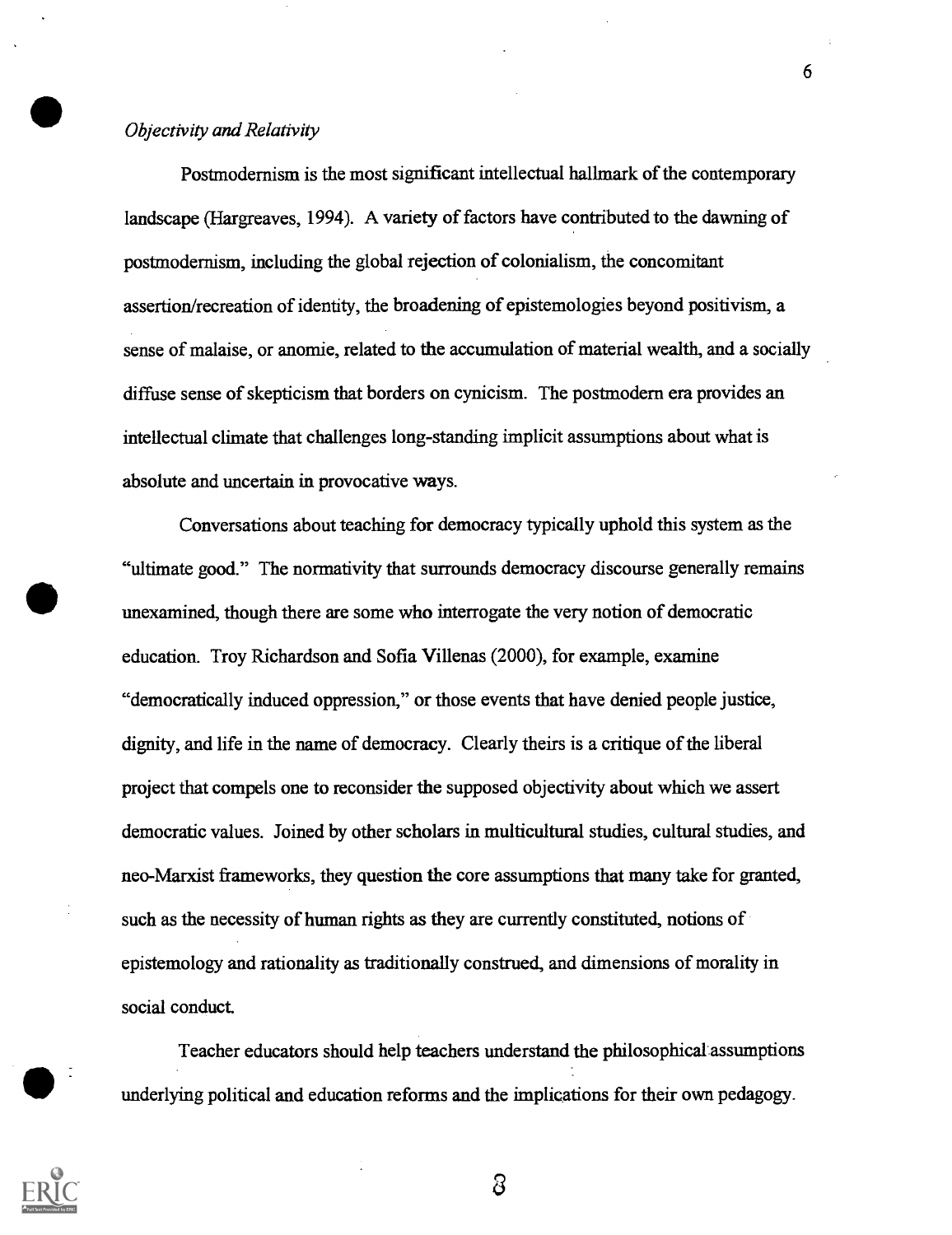More attempts need to be made to get beyond philosophical analyses to the issues related to the teacher's applied civic education philosophy and its impact on students.

#### National and Global

Globalization is another emergent phenomenon that presents new challenges to long-standing ideas about teaching for democratic civics. Globalization, or the increasing interdependence of people and societies beyond national borders, again challenges us to rethink the manner in which we educate for democracy. These challenges can roughly be categorized as internal and external. The internal tension addresses the manner in which civics has traditionally been taught, resting exclusively on an examination of institutions and issues bound by the nation in which one is a citizen. The external tension centers on the diverse worldviews about civics and citizenship that are now matters of global discourse. Teacher educators should help teachers examine the competing tensions of process and product approaches to teaching and learning and develop a reasoned eclecticism that enables teachers to thoughtfully adjust their decision-making in the continually evolving, complex contexts of schools.

#### Developing a reasoned eclecticism and a suggested role for civics teacher educators

The reasoned eclecticism of a teacher (and of course, the teacher educator) that considers the tensions described above differs significantly from the unexamined theorizing and the lack of appreciation of teacher as curricular gatekeeper that is so well documented in the field of social studies and in civic education (e.g, Patrick & Hoge, 1991; Thornton, 1991). Our own notions of a reasoned eclecticism are still developing, but are informed by our own work on teacher theorizing and its practical nature:

Teaching is practical work carried out in the socially constructed, complex, and institutionalized world of school, which shapes teachers' actions and gives context

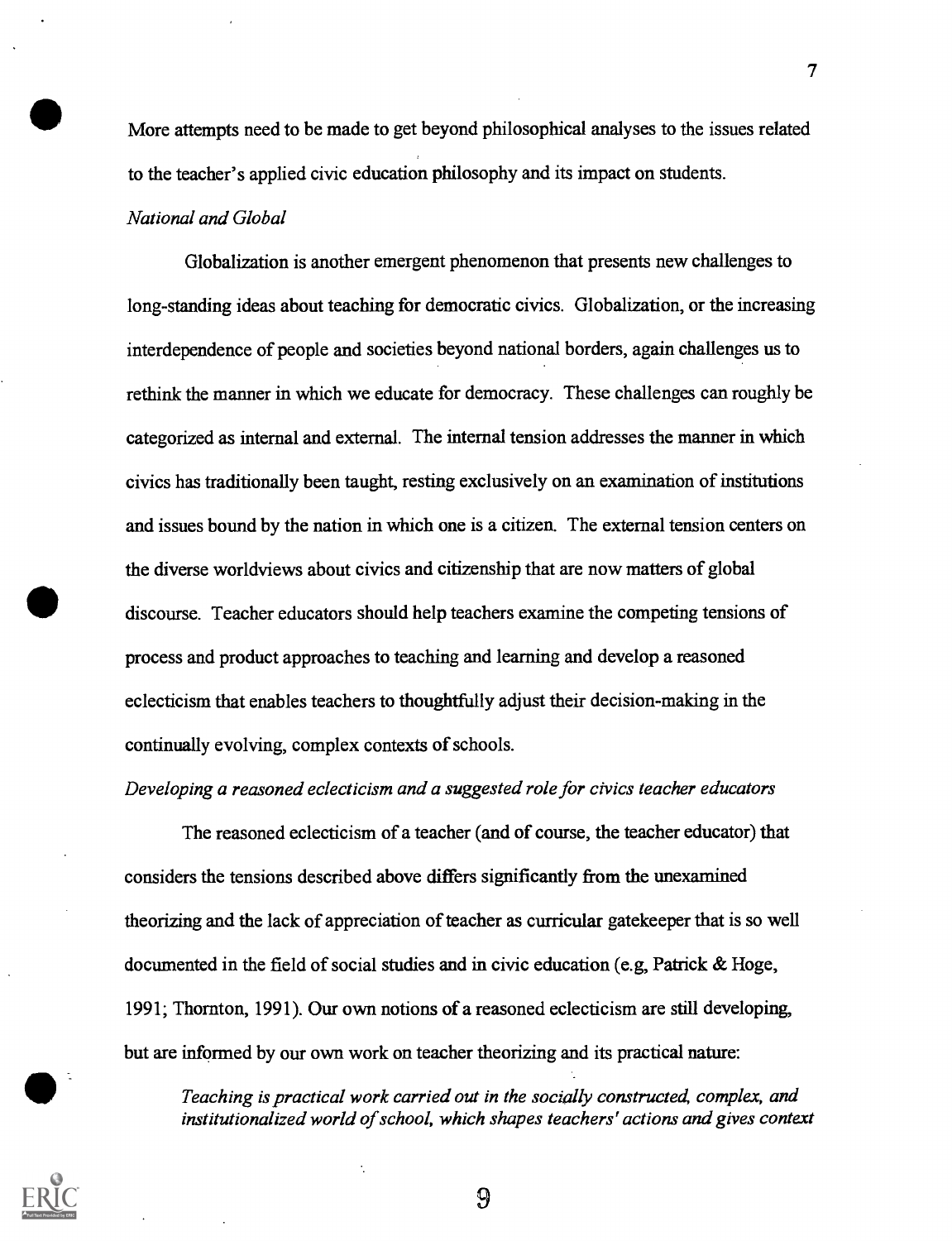to their meaning. As a result, teachers could not begin to practice without some knowledge of the context of their practice and some ideas about what can and should be done in those circumstances. In this sense, teachers are guided by personal, practical theories that structure their activities and guide them in decision making (Ross, Cornett, & McCutcheon, 1992, p. 3).

We assert that a variety of studies during the past two decades have clearly illustrated that there is no such thing as a teacher proof curriculum, and that the teacher is indeed the curriculum gatekeeper (Thornton, 1991; Wright, 2000). Therefore, teacher educators should consider that each of their students, whether preservice or inservice, possesses a core set of assumptions, Personal Practical Theories (PPTs) (see figure 1) that guide their planning, interactive decision-making and post-instruction reflections about the interaction of the commonplaces in the civic classroom of teacher, student, subject matter, and milieu (Schwab, 1970).

#### Insert Figure 1 About Here

If teacher education effects washout to a large extent as Kenneth Zeichner (1999) and others assert, then this may well be because we have failed to systematically provide opportunities for teachers to examine the real tensions of classroom decision making, develop alternative resources for informing the actions that result from this examination, and the habit of assessing the impact of those actions on student learning. Ultimately, we are calling for civic teacher educators to assist teachers in developing their own lifelong reflective platforms that include ongoing analysis of PPTs, and applications in instructional acts such as facilitation of discussions. We provide a brief rationale for this below.

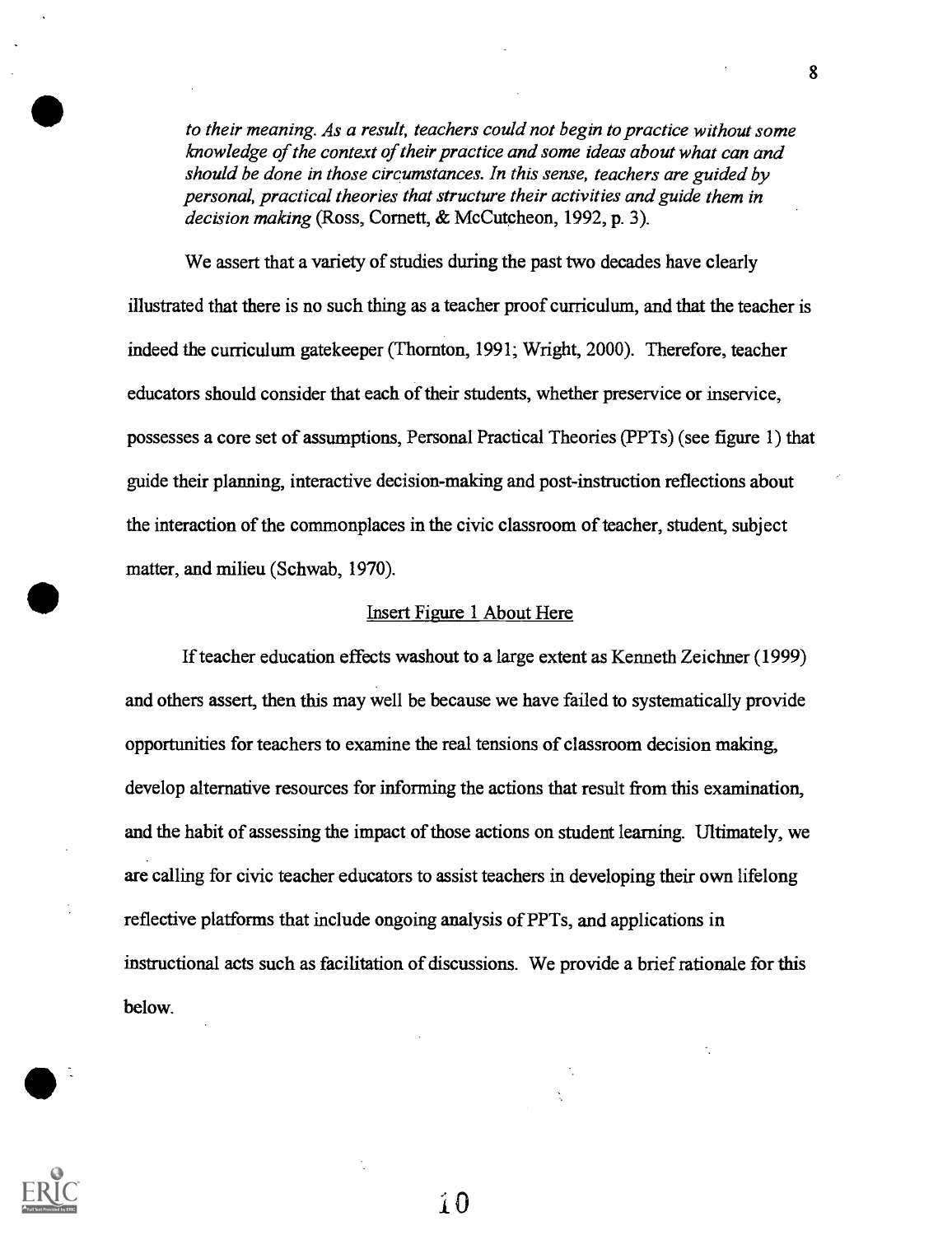The role of civic teacher education in problematizing the complexity of discussion

Schools and teachers have a significant role in the socialization of youth in a democracy with a lifetime effect on the citizenship of these youth. The core aspect of that role, in addition to the contemporary emphasis on reading and mathematical literacy, is civic literacy.

A significant aspect of that civic literacy is the ability of youth to take part in public discourse about civic issues. Amy Guttman and Dennis Thompson (1996) state that,

Deliberation is the most appropriate way for citizens collectively to resolve their moral disagreements not only about policies but also about the process by which policies should be adopted. Deliberation is not only a means to an end, but also a means for deciding what means are morally required to pursue our common ends. (p. 4)

We believe that our students in the schools are to be regarded as important citizens, not for just for the future, but also for their import now. Their current decisions not only impact their own development and well being, but all of us as well.

We note that deliberation about democracy has both implicit and explicit

dimensions. We concentrate here on the explicit, of which discussion in the classroom is

an instructional artifact.

Stephen Preskill (1997) suggests the importance of this artifact of civic education.

He states that,

Open, thoughtful, and highly participatory conversation is a critical feature of democratic society. If the promise of democracy as a school for citizens is finally to be realized, then educators must provide frequent opportunities for students to exchange ideas in a variety of settings with diverse groups of participants. Discussion, deliberation, and individual and group decision making are not only at the heart of participatory democracy, they are an important source of learning and a key to self-development and continuous growth. (p. 317).

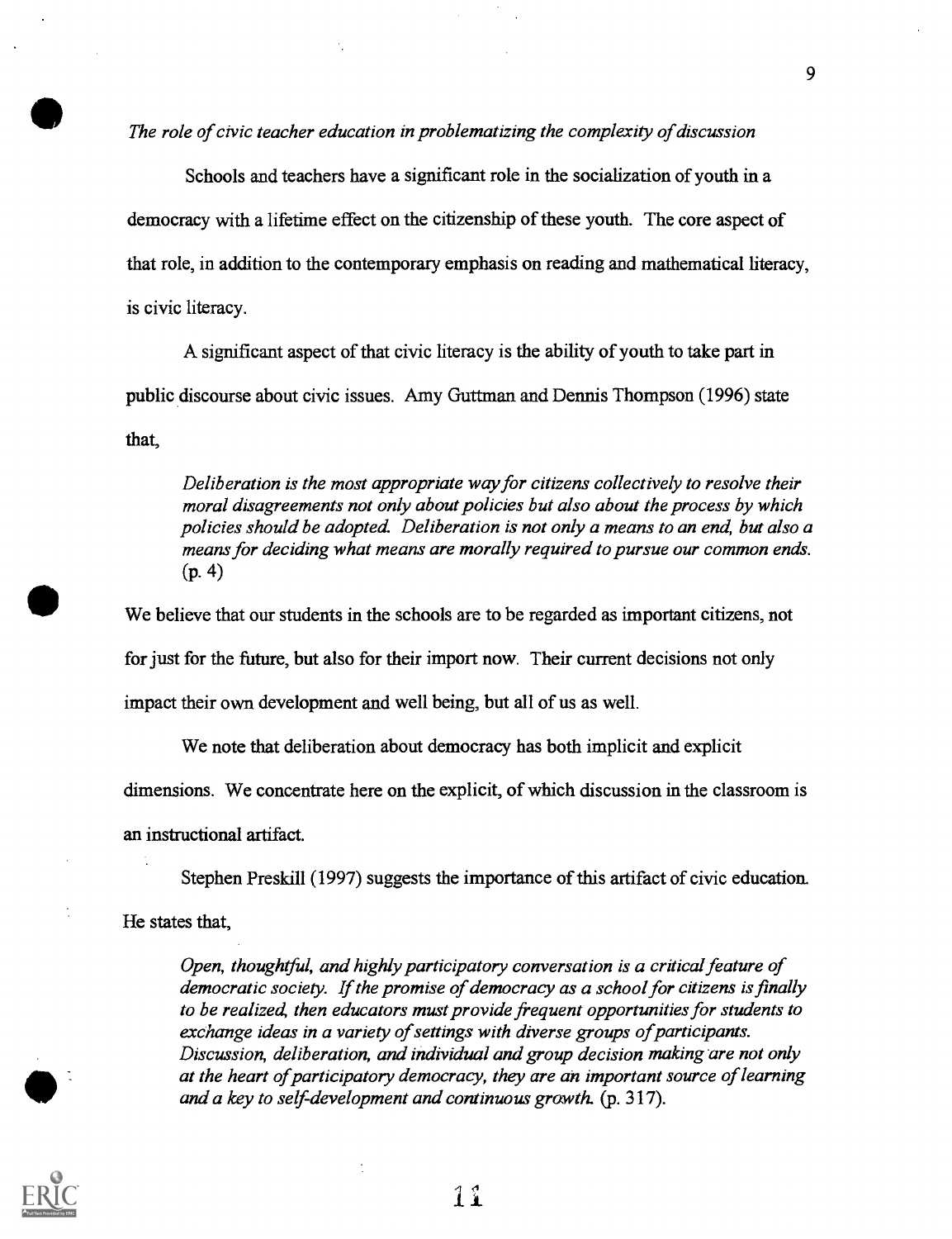However, facilitating that discussion, deliberation and decision-making is a messy enterprise (Fickel, 2000). How teachers facilitate discussion influences what students have the opportunity to learn (e.g.; Kahne, Rodriguez, Smith, & Thiede, 2000). The tension in teacher deliberation and action is illustrative of what Janos Setenyi has described as the uncertain mediator. In the context of contemporary Hungarian civic education, he submits that, "The teacher of today is an uncertain mediator: the consensual contents of education have vanished in the air, and the expectations of school users have become diversified." We developed a list of elements that we believe are constantly impacting the decision-making of civic educators, and certainly influenced our teaching decisions as high school teachers. We consider these elements as we facilitate the learning of our preservice and inservice teachers in the most difficult arena of civics curriculum.

#### Insert Figure 3 About Here

We believe that discussion is vital in social studies classrooms. We also believe that it is misused because teachers are not taught to think about the issues and problems surrounding it in a naturalistic setting. Scholarship has been developed that assists us in understanding discussion (i.e. deliberation for democracy) in some situations (e.g., Hess, 2002); There are multiple methods of discussion that have been suggested in social studies literature. Bruce Larson (1997) has generated five conceptions of discussion based upon his research in social studies classrooms. These include: "Discussion as recitation," "Discussion as teacher-directed conversation," "Discussion as open-ended conversation," "Discussion as posing challenging questions," and "Discussion as guided transfer of knowledge to the world outside the classroom'," We find these categories



12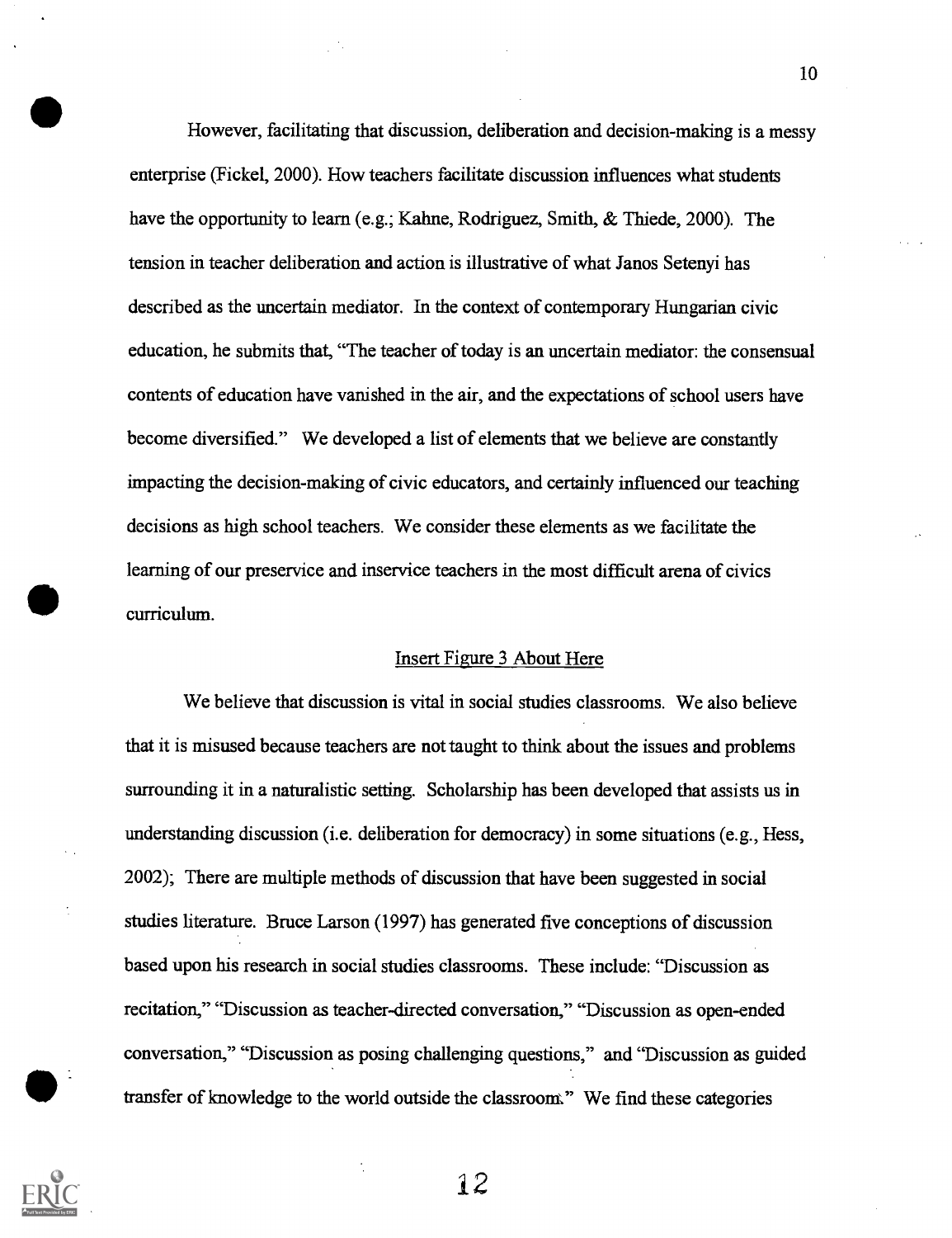helpful in preparing teachers to think of alternative methods. More importantly, we suggest that each has an appropriate place in the skill set of civic educators, dependent upon the context of the discussion. As a result of our thoughts while constructing this paper, we generated an adaptation of Larson's categories (see Figure 4). In the case of a highly controversial topic (as judged by the teacher), if a decision is made to discuss the topic, it might be prudent for the teacher to consider a teacher directed discussion as opposed to an open-ended one that might result in tensions beyond the managerial expertise of that teacher.

#### Insert Figure 4 About Here

We posed an activity for the teacher educators assembled at the Gainesville

conference that included the following prompt $\cdot$ :

You are a teacher educator in a suburban community, and are supervising a preservice teacher in an American government class. The United States has just become engaged in war with Iraq, and there was an incident of a potential hate crime within the school where Muslim studens' lockers were defaced the day after

<sup>&</sup>lt;sup>1</sup> We discarded a visual of an African-American POW televised on Al Jazerra during the first week of the war in Iraq. We had reflected on our own teaching experiences as we constructed this activity. We had previously discarded a visual opening activity that showed a picture of an African-American POW televised on Al Jazerra during the first week of the war in Iraq. Might the graphic prove to emotional for our participants? Was our attempt to illustrate the issue of national vs. global media behavior and the notion of freedom of the press important enough, or clearly defined for our purposes. While we were confident in our pedagogical skills to facilitate discussion in general, did we have enough content knowledge to facilitate that type of discussion? After examining the list of participants that we had requested from FLREA, we realized that we only knew a sufficient amount about eight of the participants to forecast possible outcomes at a level of comfort for our own PPTs. Was this example's temporal currency appropriate for this conference? Was the fact that we had obtained the picture from a national media web site problematic, especially since we had not viewed the actual broadcast on al- Jazerra? Would the backgrounds of our colleagues and the differences in those backgrounds in terms of ethnicity, gender, civic content knowledge, and classroom experience make this example an effective one for problematizing civic education deliberation and discussion? We asked a colleague who was a retired air force administrator with a doctorate in education if this example was appropriate from a veteran's point of view. He had been prepared in the detailed analysis of his own PPTs as a graduate student, and after several moments of silent reflection, he said, "This is a great example, since it shows your own deliberation. I would use it." One week later we decided for a number of reasons (including our own lack of knowledge about the context of the event, saturation with countless other visual images of the war, and our concern for a perception that we might be using the visual for dramatic effect), that this example should be discarded from the session, but kept in this paper as an artifact of our own pedagogical theorizing.



i3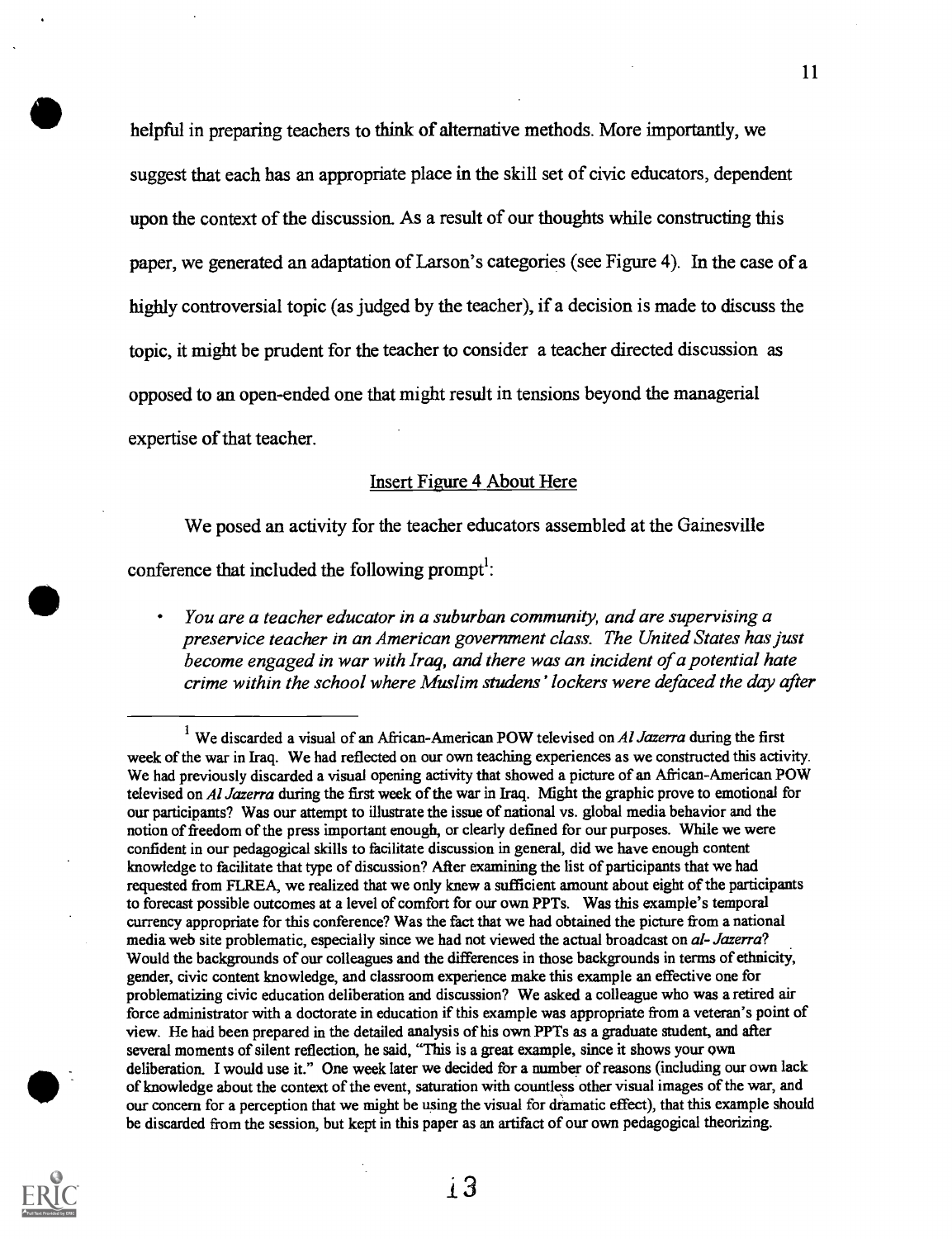hostilities began. In this context, the intern has asked you for guidance on how to proceed with the current government curriculum on the First Amendment.

We made the instructional decision to show the prompt, provide a few minutes for individual joumaling of participant reactions followed by small group discussion, and large group debriefing. It was our instructional goal to illustrate the richness and tensions in the facilitation of a discussion that had possibilities linked to potential hate crimes in a current setting. We also made the decision to discuss at length these deliberations and our last minute thoughts prior to our presentation. We elected to do this following the social the first evening, in part because of our own frenetic schedules (temporal limits to planning) prior to the conference, and also as an example of our typical reflections that continue until we reach the instruction stage with our students in methods classes, and previously in our high school classrooms. The messiness of our deliberations, the uncertain nature of our mediation, and the limits placed on each by our limitations of knowledge, skill, and time, hopefully will serve as an example for civic educators of the richness and tension inherent in the role of civic educators.

#### Summary

We suggest that all civic educators, including teacher educators, are uncertain mediators, and that problematic mediation should be celebrated and supported by continuing education focused upon that deliberation. An important role of the civic teacher educator is to celebrate the tensions that are uncovered by formal examination of content and process, objectivism and relativism, and national and global. We hope that this paper has generated tension in our audience about the interaction of the commonplaces of civic education, made each participant problematize anew their



i4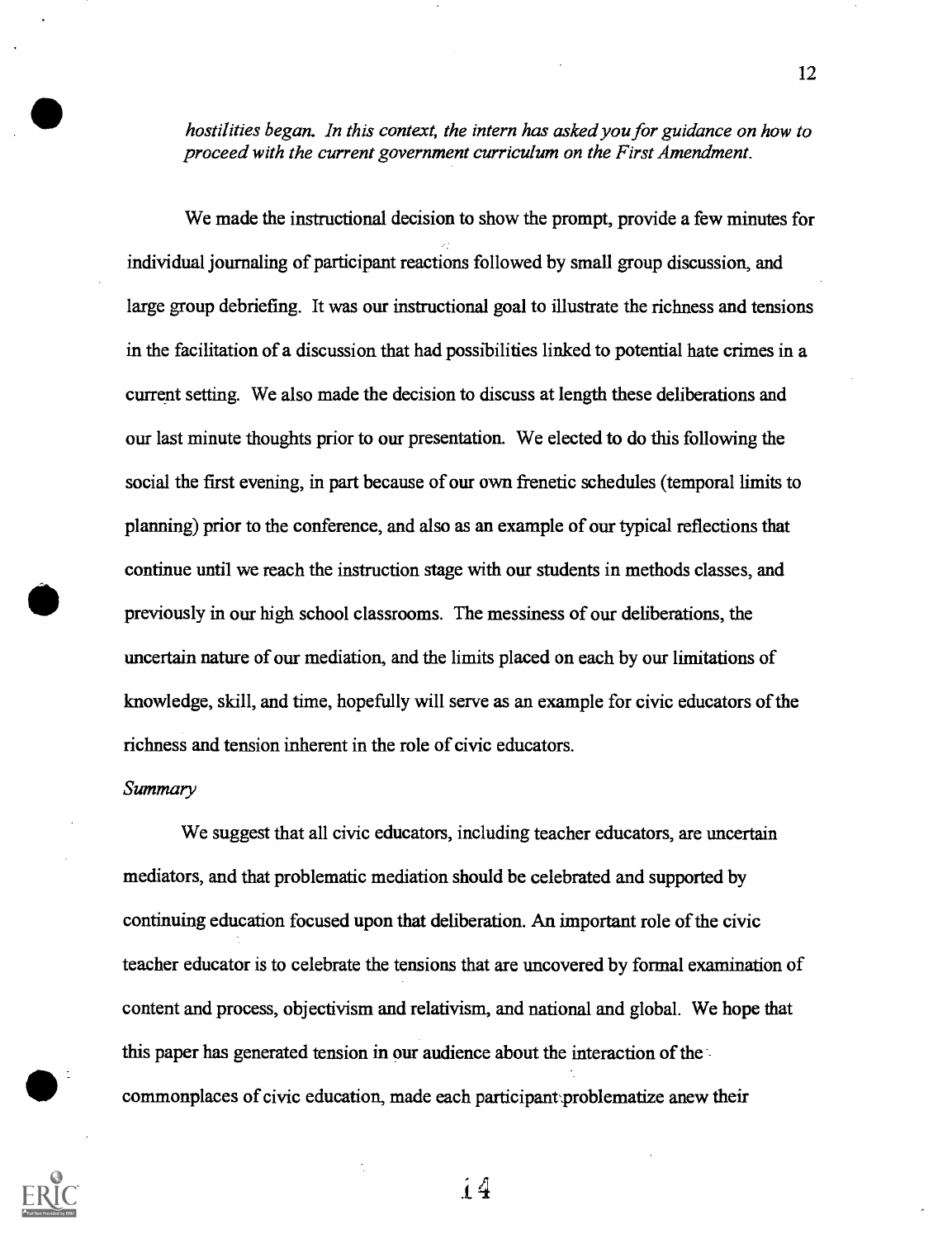individual decision-making, and contribute to the important discourse about the messiness of doing democracy in our classrooms.

15

 $\ddot{\phantom{0}}$ 

 $\ddot{\phantom{a}}$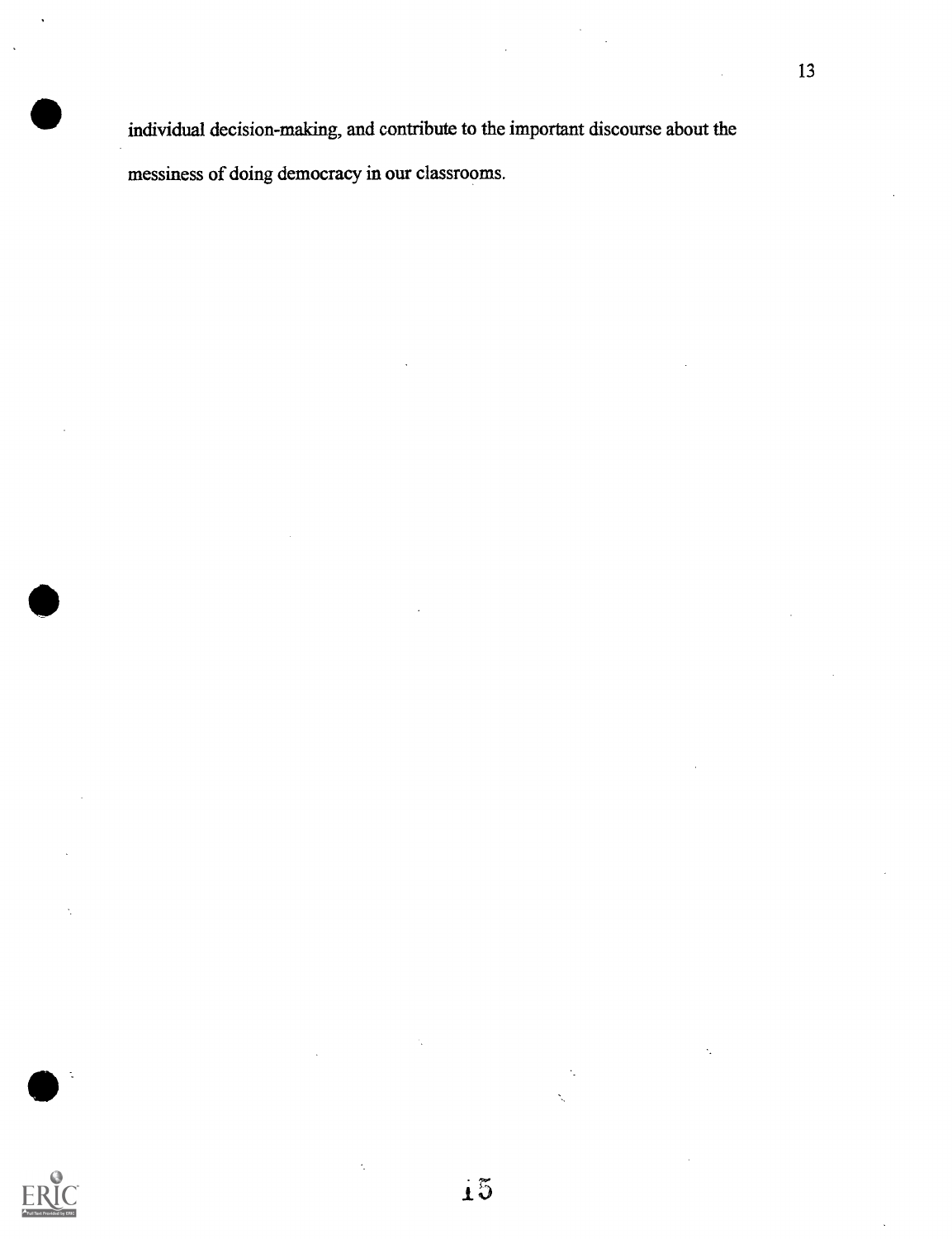References

- Cornett, J. W. (2000). Law-related education: Implications from research The Florida Bar Journal, LXXIV (1), 32-34.
- Cornett, J. W. (1990). Utilizing action research in graduate curriculum courses. Theory Into Practice, XXIX, (3), 185-195.
- Cremin, L.A. (1964). The transformation of the school: Progressivism in American education, 1876-1957. New York: Vintage Books.
- Dewey, J. (1991). The school and the society, the child and the curriculum. Chicago: University of Chicago Press.
- Fickel, L. H. (2000). Democracy is messy: Exploring the personal theories of a high school social studies teacher. Theory and Research in Social Education, 28 (3), 359-390.
- Gallie, W.B. (1964). Philosophy and the historical understanding. London: Chatto and Windus.
- Gonzales, M. H., Riedel, E., Avery, P. G., & Sullivan, J. L. (2001). Rights and obligations in civic education: A content analysis of the National Standards for Civics and Government. Theory and Research in Social Education, 29 (1), 109- 128.
- Gutmann, A., & Thompson, D. (1996). Democracy and disagreement. Cambridge, MA: Harvard University Press.
- Hargreaves, A. (1994). Changing teachers, changing times: Teachers' work and culture in the postmodern age. New York: Cassell.
- Hess, D. E. (2002). Discussing controversial public issues in secondary social studies classrooms: Learning from skilled teachers. Theory and Research in Social Education, 30 (1),10-41.
- Kahne, J., Rodriguez, M., Smith, B., & Thiede, K. (2000). Developing citizens for democracy? Assessing opportunities to learn in Chicago's social studies classrooms. Theory and Research in Social Education, 28 (3), 311-338.
- Larson, B. E. (1997). Social studies teachers' conceptions of discussion: A grounded theory. Theory and Research in Social Education, 25 (2), 113-136.
- Patrick, J. L., & Hoge, J. D. (1991).Teaching government, civics, and law. In J. P. Shaver (Ed.), Handbook of research on social studies teaching and learning (pp. 417-435). New York: MacMillan.



*i* 6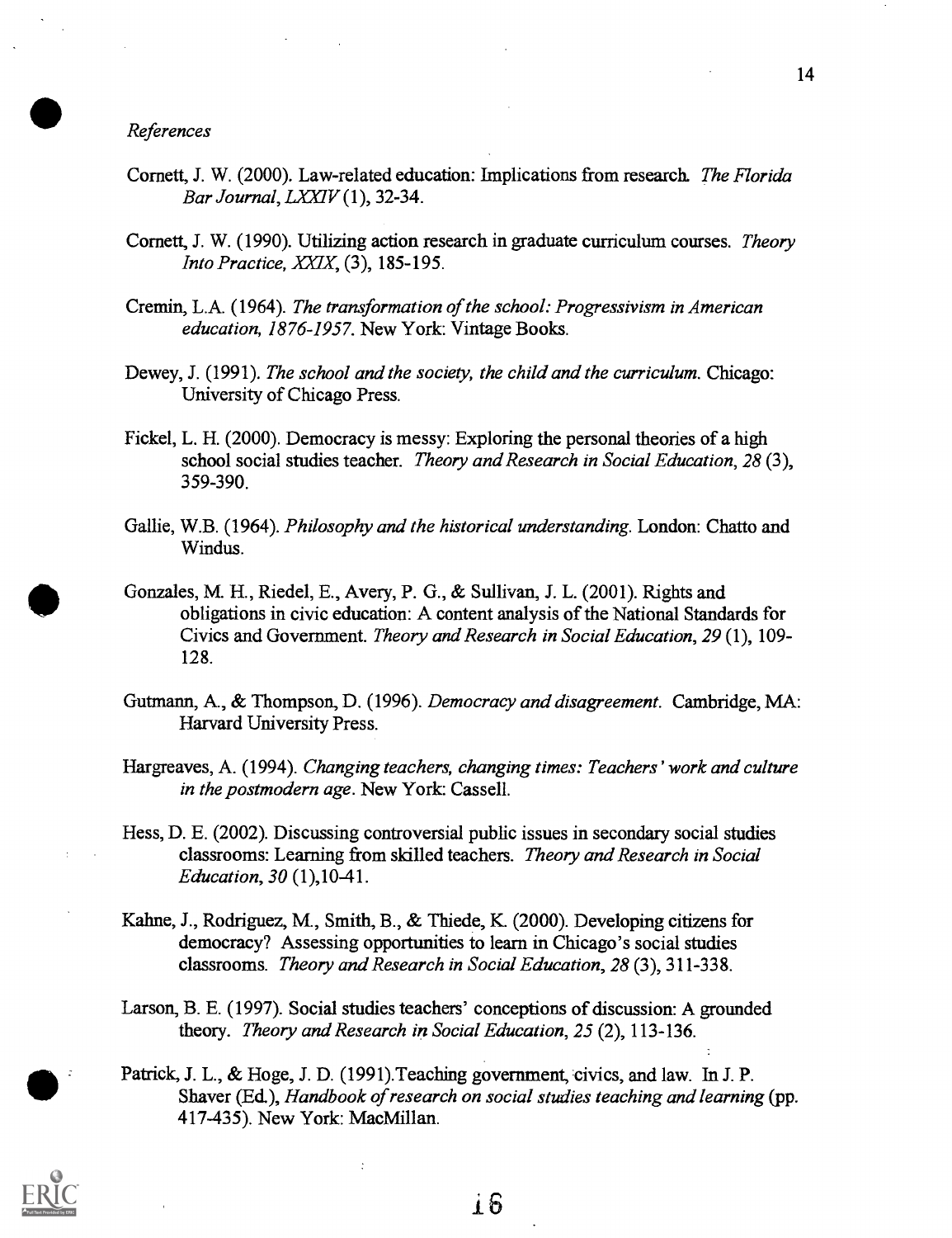- Postman, N. (2001). Democracy. In S.J. Goodlad (Ed.). The last best hope: A democracy reader, (3-10). San Francisco: Jossey-Bass.
- Preskill, S. (1997). Discussion, schooling, and the struggle for democracy. Theory and Research in Social Education, 25 (3), 316-345.
- Ross, E. W., Cornett, J. W., & McCutcheon, G. (1992). Teacher personal theorizing and research on curriculum and teaching. Albany, NY: SUNY Press.
- Ryan, A. (1995). John Dewey and the high tide of American liberalism. Minneapolis, MN: University of Minnesota Press.
- Schwab, J. J. (1970). The practical: A language for curriculum. Washington, D. C.: National Education Association.
- Thornton, S. J. (1991). Teacher as curricular-gatekeeper in social studies. In J. P. Shaver (Ed.), Handbook of research on social studies teaching and learning (pp. 237- 248). New York: MacMillan.
- Wright, H. K. (2000). Nailing Jell-O to the wall: Pinpointing aspects of state-of-the-art curriculum theorizing. Educational Researcher, 29 (5), 4-13.
- Zeichner, K. (1999). The new scholarship in teacher education. Educational Researcher, 28 (9): 4-15.



17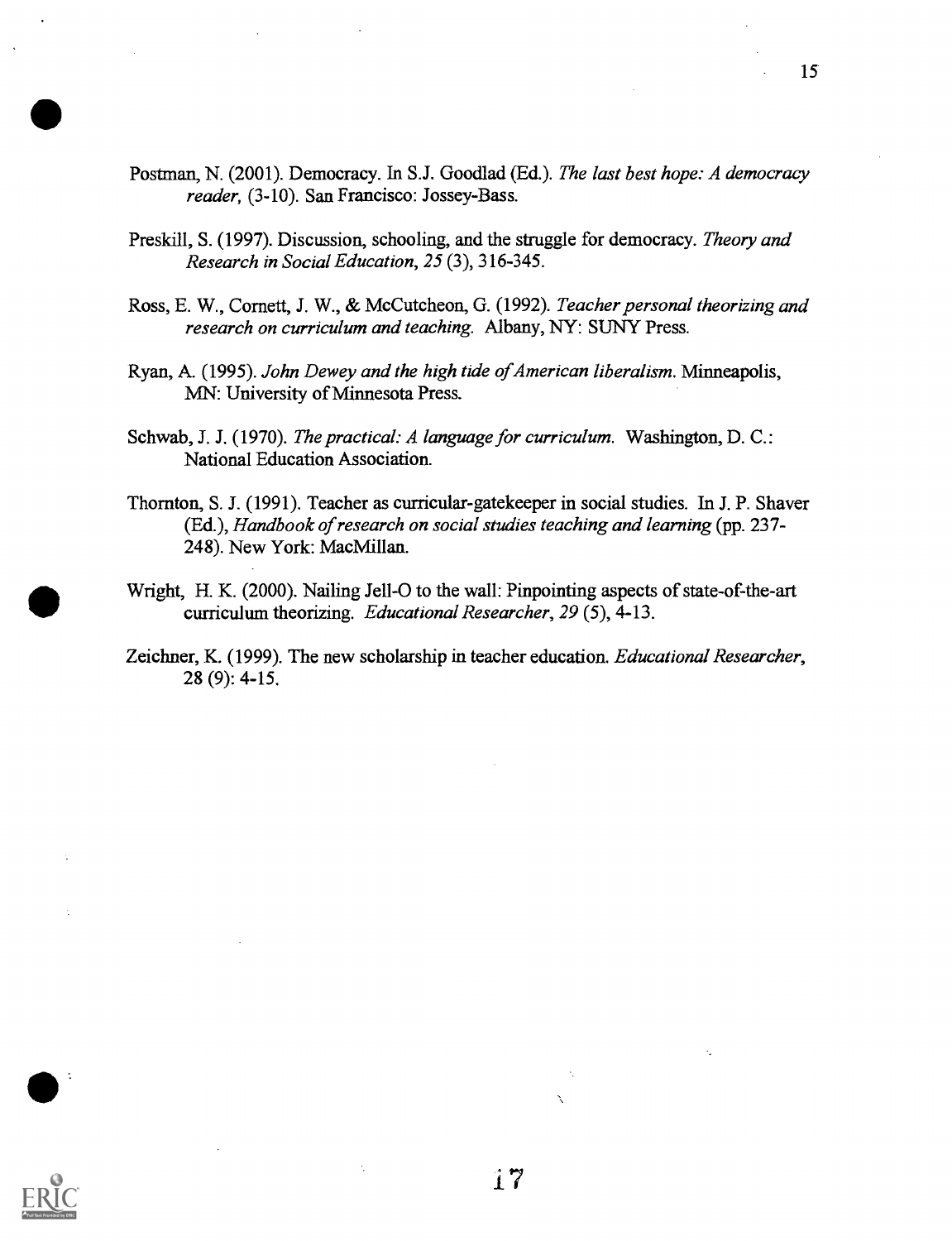

Figure 1: PPTs and their role in uncertain mediation. Adapted from Cornett, 1990.

 $\overline{a}$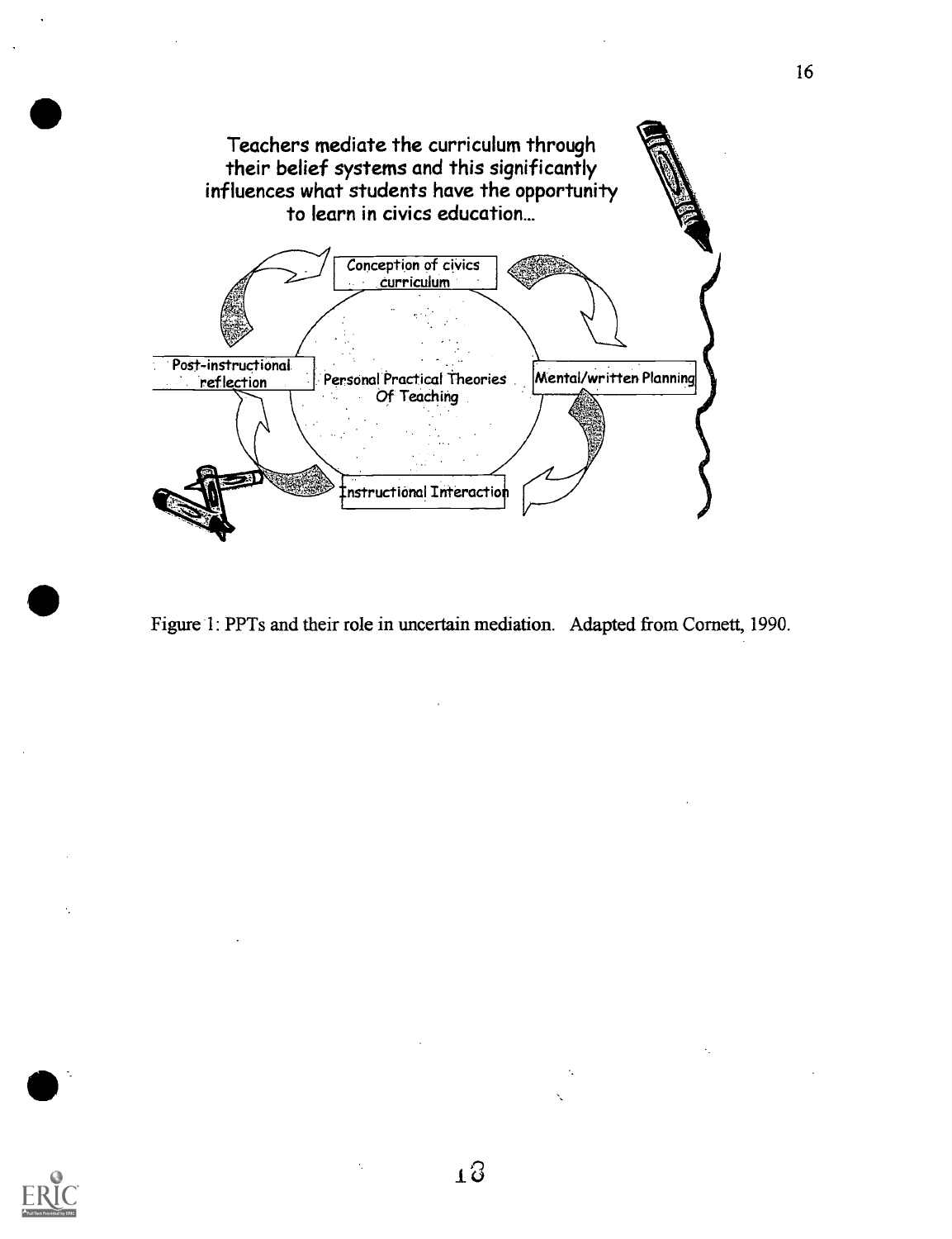

Figure 2: Curricular elements that impact on positive civic engagement of students. (See Cornett, 2000, for a more comprehensive discussion of this figure).

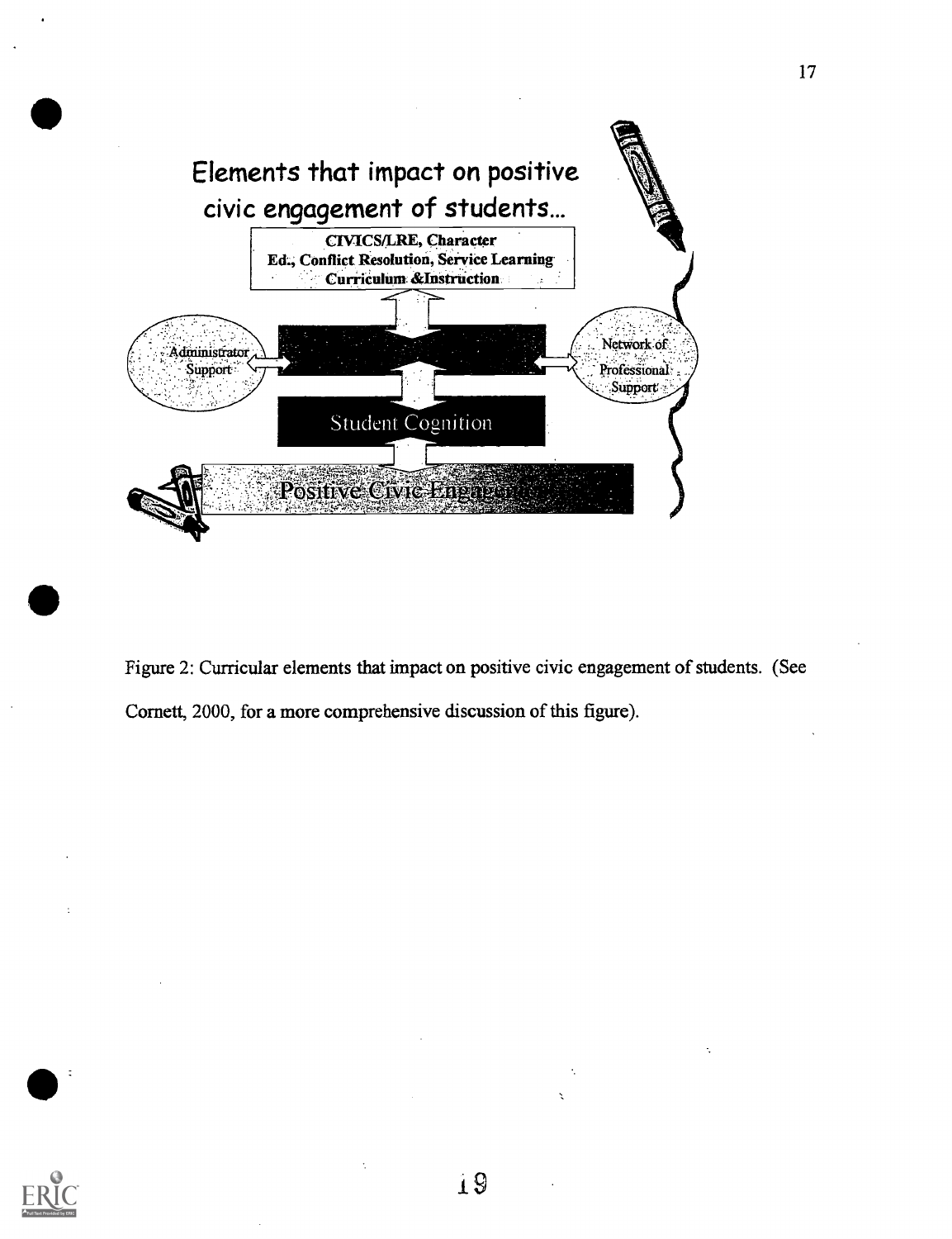



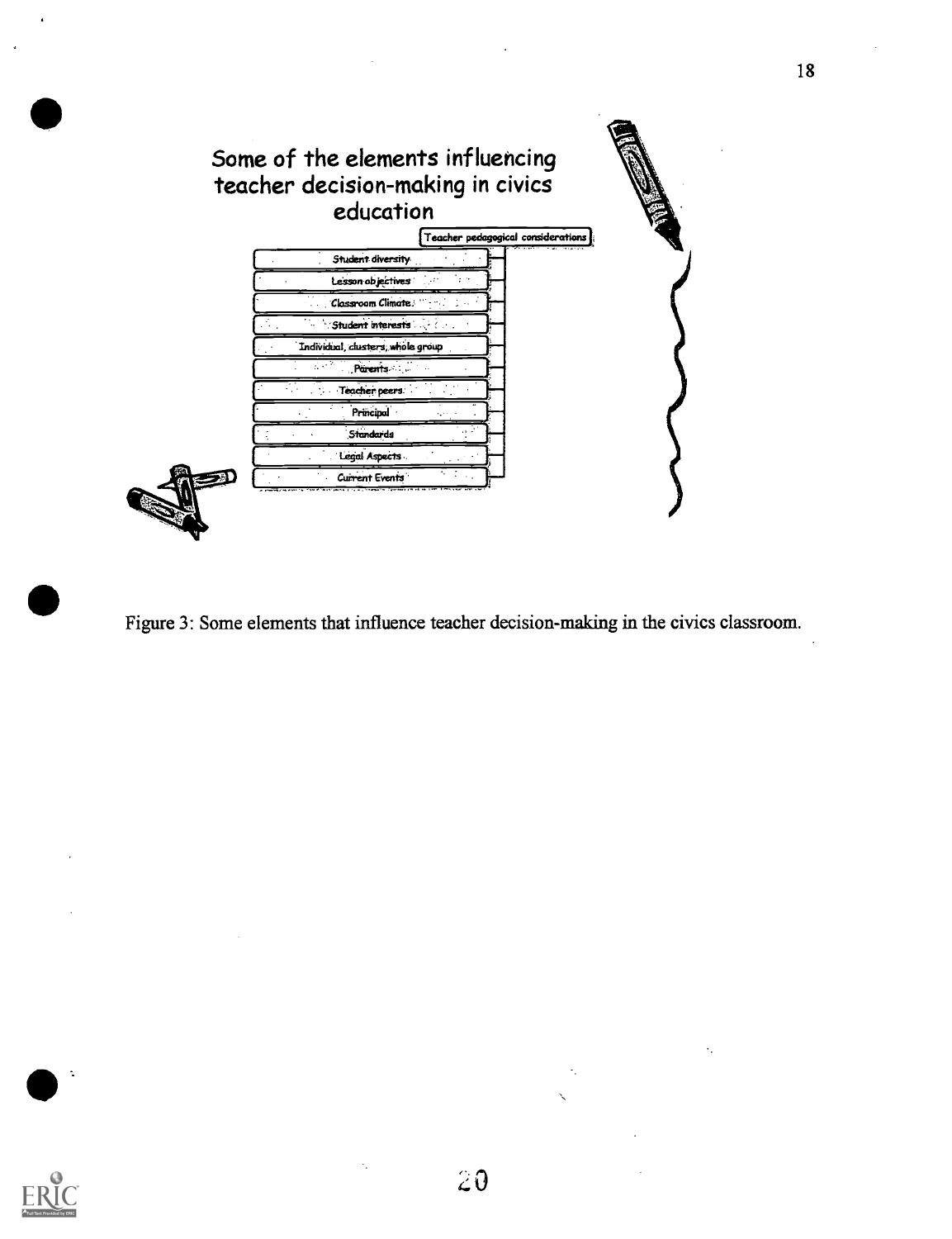

Figure 4: Alternative methods of discussion.



 $\ddot{\cdot}$ 

 $\ddot{\phantom{a}}$ 

 $\frac{1}{2}$ 

Ň

 $\ddot{\psi}$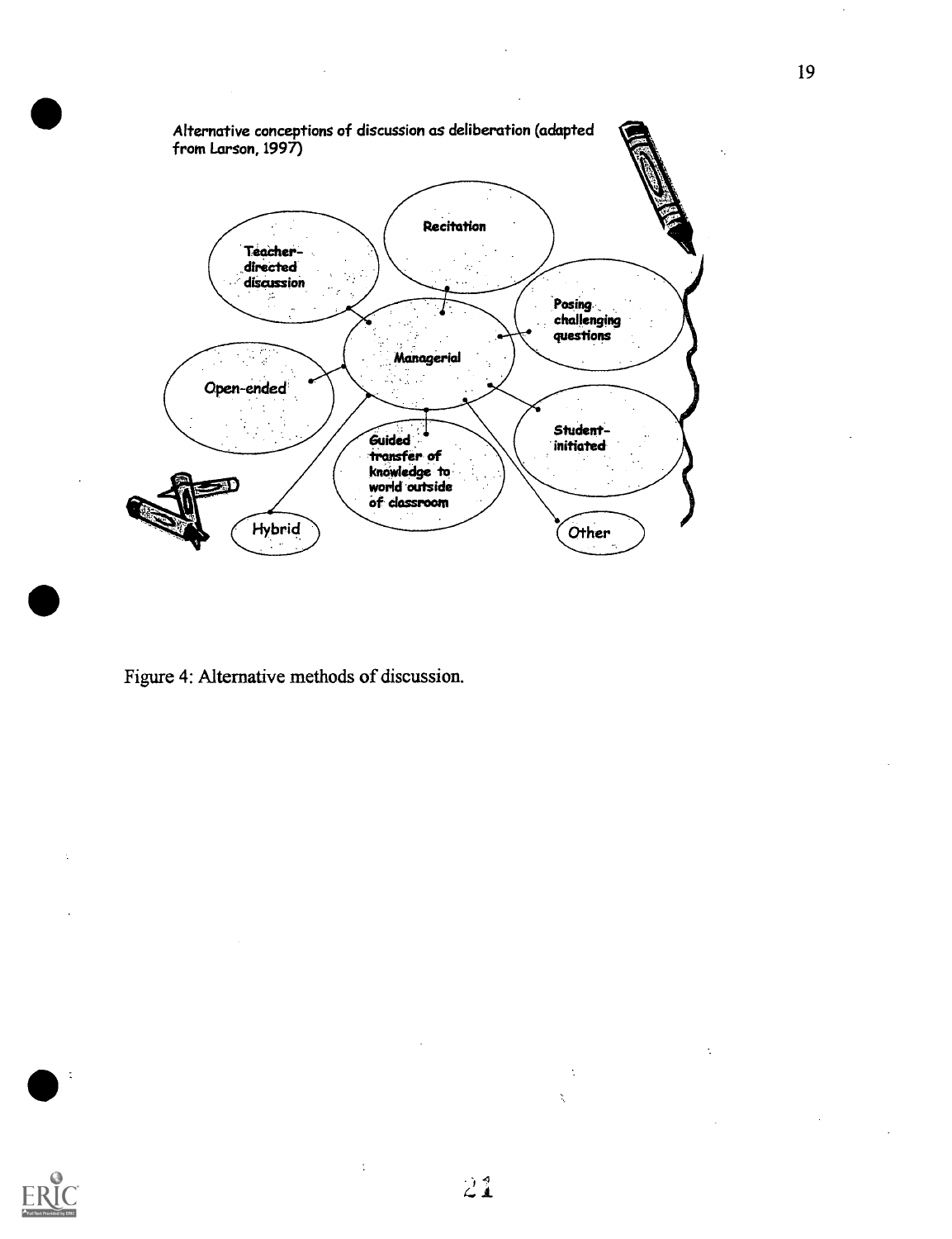

U.S. Department of Education

Office of Educational Research and Improvement (OERI) National Library of Education (NLE) Educational Resources Information Center (ERIC)



# REPRODUCTION RELEASE

(Specific Document)

I. DOCUMENT IDENTIFICATION:

| Title: Fosteping Vernocratic Discussions in the Classroom!<br>An Examination of Tensions in circ education, contemporary. |                          |
|---------------------------------------------------------------------------------------------------------------------------|--------------------------|
| Author(s): Jeffrey W. Cornett and William Gaudell,                                                                        |                          |
| <b>Corporate Source:</b>                                                                                                  | <b>Publication Date:</b> |
| University of Central Florida                                                                                             | $2$ co $3$               |

### II. REPRODUCTION RELEASE:

In order to disseminate as widely as possible timely and significant materials of interest to the educational community, documents announced in the monthly abstract journal of the ERIC system, Resources in Education (RIE), are usually made available to users in microfiche, reproduced paper copy, and electronic media, and sold through the ERIC Document Reproduction Service (EDRS). Credit is given to the source of each document, and, if reproduction release is granted, one of the following notices is affixed to the document.

If permission is granted to reproduce and disseminate the identified document, please CHECK ONE of the following three options and sign at the bottom of the page.



| Sign                | Signature |
|---------------------|-----------|
| here, $\rightarrow$ | Organiza  |
| please              |           |

| <b>Sign</b><br>here, ¬ | Signature:<br>Wi<br>ക്                                              | Printed Name/Position/Title:<br>IJ,<br>rey | curveF                               |
|------------------------|---------------------------------------------------------------------|--------------------------------------------|--------------------------------------|
| please                 | Officers by q Contral Flunch<br>Organization/Address:<br>Gducation' | . Telephone: 407-823-6067                  | FAX.                                 |
|                        | Orlando                                                             | E-Mail Address:<br>Kurnett @mail, ucf. edu | $I$ Date: $I$<br>$11 - 03$<br>(Over) |